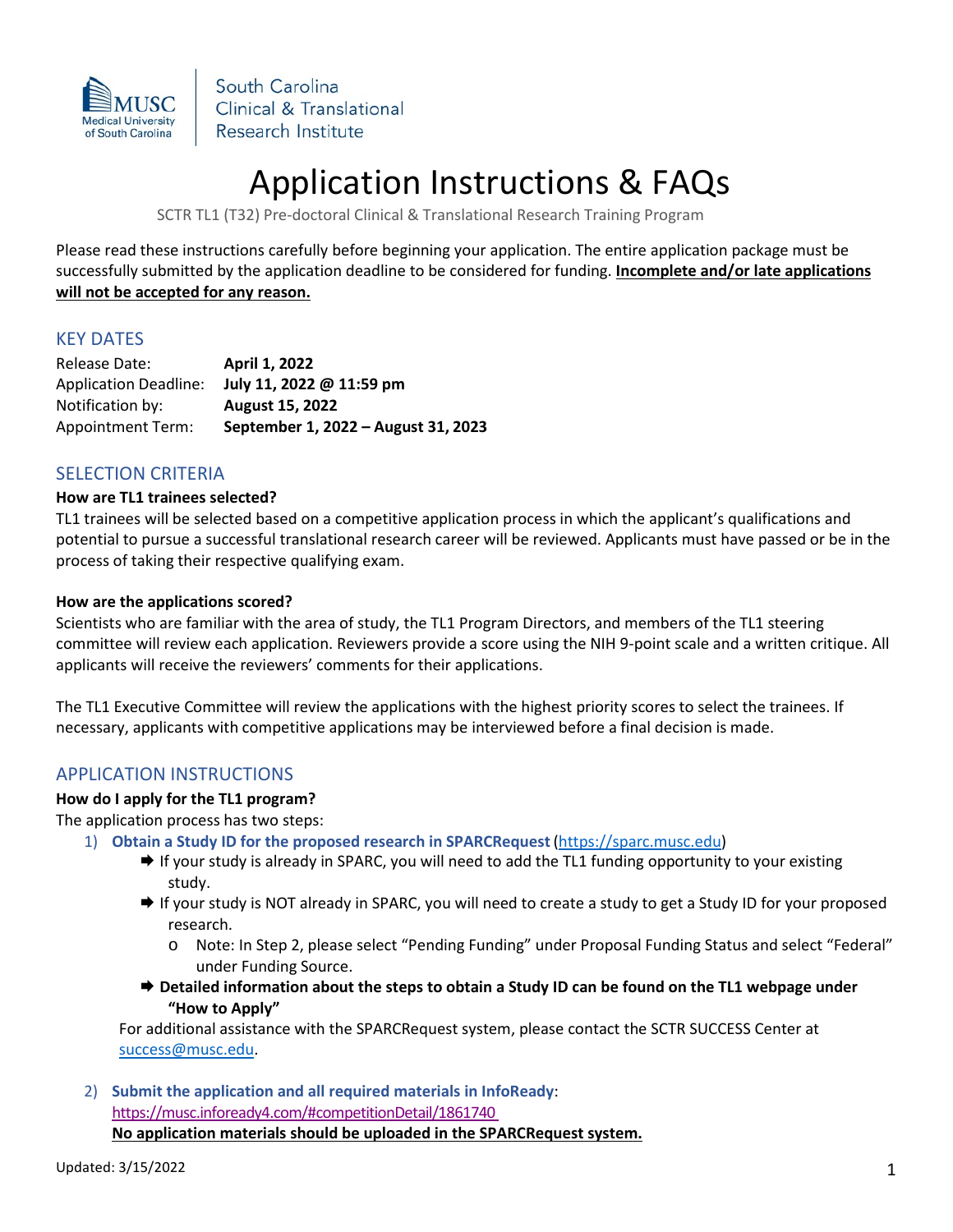

South Carolina Clinical & Translational Research Institute

## **I am a current TL1 trainee. Can I apply for a second year in the program?**

Yes. Current trainees are eligible to compete for a second year of support as long as their anticipated graduation date is after May 31, 2023. They must also submit a current TL1 progress report as part of the application.

# APPLICATION DOCUMENTS & REQUIREMENTS

- $\rightarrow$  **Format:** All documents must be submitted as PDF files
- $\rightarrow$  **Font:** Arial; 11-point or larger. Smaller text in figures, graphs, diagrams and charts is acceptable, as long as it is legible when the page is viewed at 100%. Ensure that the final PDF documents comply with font size requirements.
- **Margins:** minimum of one-half inch (0.5") on all sides

### Applicants are required to submit the following materials when applying to the TL1 program:

| Documents                                                                                                                                                                                                                                                                                                                                                                                                                                                                                                                                                                                                                                                                                                                                                                      | Page Limit |
|--------------------------------------------------------------------------------------------------------------------------------------------------------------------------------------------------------------------------------------------------------------------------------------------------------------------------------------------------------------------------------------------------------------------------------------------------------------------------------------------------------------------------------------------------------------------------------------------------------------------------------------------------------------------------------------------------------------------------------------------------------------------------------|------------|
| Applicant NIH-Formatted Biosketch                                                                                                                                                                                                                                                                                                                                                                                                                                                                                                                                                                                                                                                                                                                                              | 5 pages    |
| https://grants.nih.gov/grants/forms/biosketch.htm                                                                                                                                                                                                                                                                                                                                                                                                                                                                                                                                                                                                                                                                                                                              |            |
| <b>Applicant CV</b>                                                                                                                                                                                                                                                                                                                                                                                                                                                                                                                                                                                                                                                                                                                                                            | No limit   |
| This should include:                                                                                                                                                                                                                                                                                                                                                                                                                                                                                                                                                                                                                                                                                                                                                           |            |
| <b>→</b> Personal email & home address<br>→ Undergraduate and graduate academic degree(s), including institution(s), major(s),<br>degree(s), and year(s) awarded<br>$\rightarrow$ Current MUSC academic degree program(s), month/year of program entry, courses<br>taken, GPA, and anticipated graduation date<br>→ Date/score of PhD qualifying exam, or expected month/year of completion<br>→ Comprehensive list of publications to date in APA format<br>→ Previous federal funding (e.g. NIH, NRSA, CDC)<br><b>→ ORCID ID</b>                                                                                                                                                                                                                                             |            |
| Primary Mentor's NIH-formatted biosketch                                                                                                                                                                                                                                                                                                                                                                                                                                                                                                                                                                                                                                                                                                                                       | 5 pages    |
| Primary Mentor's Training Table                                                                                                                                                                                                                                                                                                                                                                                                                                                                                                                                                                                                                                                                                                                                                | No limit   |
| Summary of Undergraduate/Graduate Research Experience                                                                                                                                                                                                                                                                                                                                                                                                                                                                                                                                                                                                                                                                                                                          | No limit   |
| Career Development Plan                                                                                                                                                                                                                                                                                                                                                                                                                                                                                                                                                                                                                                                                                                                                                        | 1 page     |
| Describe how you will gain skills, knowledge, and experience in clinical and translational science<br>through the TL1 program. You should take into consideration and refer to the TL1 program<br>requirements that are found on page 3 of the TL1 Program FAQs document. Also include a<br>discussion of particular areas/skills in which you need further development and how they could<br>be addressed by the TL1 program. As appropriate to your background and experience, describe<br>what you expect to learn from the mentored research experience and required TL1 activities<br>such as coursework and professional development opportunities. Also discuss how you<br>anticipate the TL1 enhancing your training versus completing your program without the award. |            |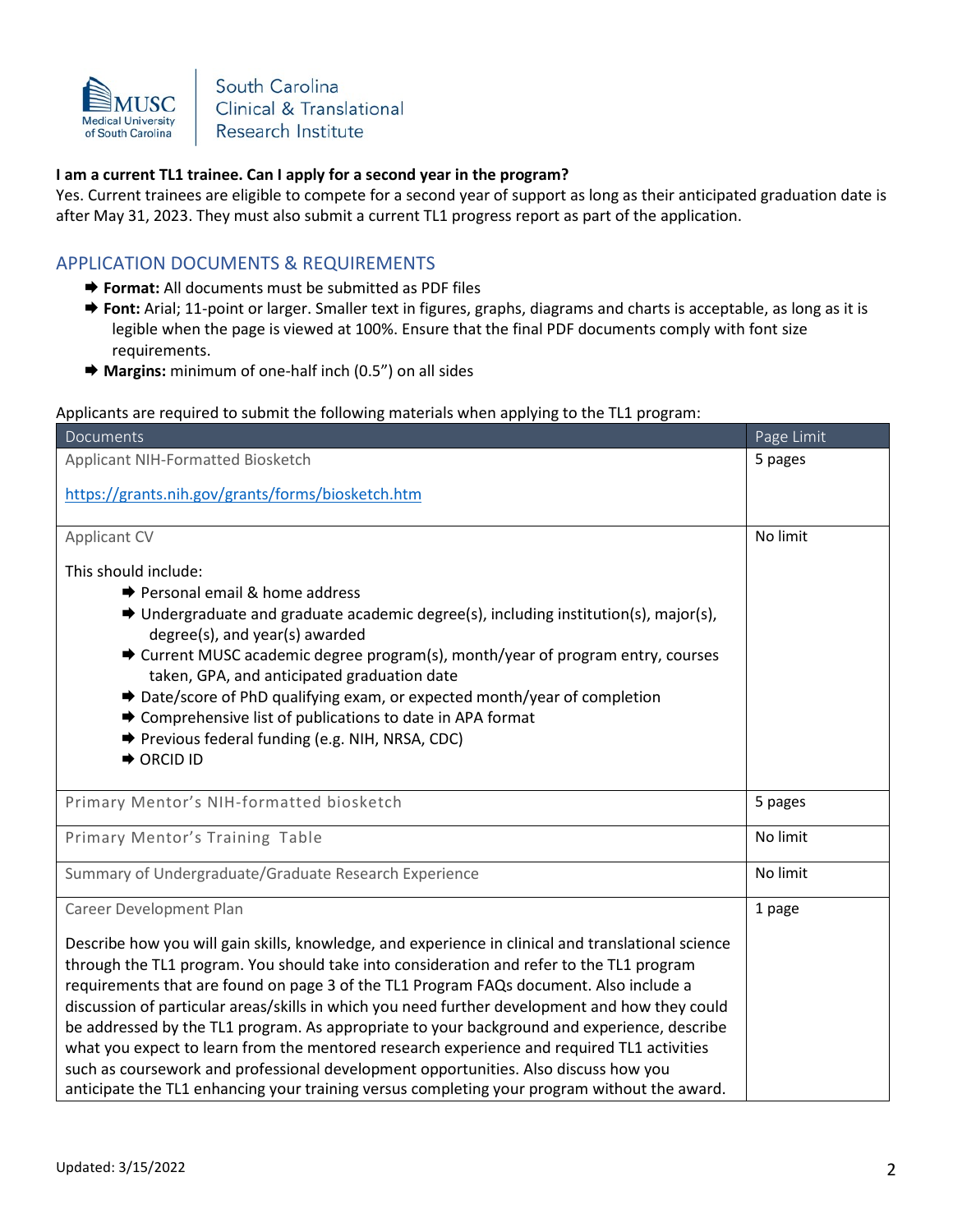

| Research Plan                                                                                                                                                                                                                                                                                                                                                                                                                                                                                                                                                                                                                                                                                                                                                                                                                                                                                                                                             | 3 pages                   |
|-----------------------------------------------------------------------------------------------------------------------------------------------------------------------------------------------------------------------------------------------------------------------------------------------------------------------------------------------------------------------------------------------------------------------------------------------------------------------------------------------------------------------------------------------------------------------------------------------------------------------------------------------------------------------------------------------------------------------------------------------------------------------------------------------------------------------------------------------------------------------------------------------------------------------------------------------------------|---------------------------|
| Include for the proposed project:                                                                                                                                                                                                                                                                                                                                                                                                                                                                                                                                                                                                                                                                                                                                                                                                                                                                                                                         |                           |
| $\rightarrow$ Title                                                                                                                                                                                                                                                                                                                                                                                                                                                                                                                                                                                                                                                                                                                                                                                                                                                                                                                                       |                           |
| <b>→ Statement:</b> An introductory section that places the problem in context to the field of<br>study. A number of key references should be cited to provide scholarly background.<br>From this section, the readers should understand why it is of interest to examine the<br>proposed problem.<br>→ Specific Aims: The individual experimental issues that are to be addressed.<br>→ Methods: A detailed description of the experimental system to be examined, the<br>materials available, the procedures to be employed, the expertise available in the<br>mentor lab, and the rationale for the project design. From this section, the reader<br>should understand how the data gathered will help solve the identified problem.<br>The reviewers should also be able to assess the feasibility of the proposal both in<br>terms of experimental design and time frame for completion.<br><b>→ Bibliography</b> (does not count toward page limit) |                           |
| Letters of Support                                                                                                                                                                                                                                                                                                                                                                                                                                                                                                                                                                                                                                                                                                                                                                                                                                                                                                                                        | page/each<br>$\mathbf{1}$ |
| Required:                                                                                                                                                                                                                                                                                                                                                                                                                                                                                                                                                                                                                                                                                                                                                                                                                                                                                                                                                 |                           |
| 1. Primary Mentor                                                                                                                                                                                                                                                                                                                                                                                                                                                                                                                                                                                                                                                                                                                                                                                                                                                                                                                                         |                           |
| Describe applicant's research focus<br>$\circ$                                                                                                                                                                                                                                                                                                                                                                                                                                                                                                                                                                                                                                                                                                                                                                                                                                                                                                            |                           |
| Describe the goals and how the mentor will foster an environment conducive to<br>$\circ$                                                                                                                                                                                                                                                                                                                                                                                                                                                                                                                                                                                                                                                                                                                                                                                                                                                                  |                           |
| a successful clinical and/or translational career path for the applicant                                                                                                                                                                                                                                                                                                                                                                                                                                                                                                                                                                                                                                                                                                                                                                                                                                                                                  |                           |
| Describe additional resources/experiences the mentor might contribute to<br>O<br>enhance the applicant's training and research agenda during the TL1<br>appointment.                                                                                                                                                                                                                                                                                                                                                                                                                                                                                                                                                                                                                                                                                                                                                                                      |                           |
| <b>Department or Division Chair</b><br>2.                                                                                                                                                                                                                                                                                                                                                                                                                                                                                                                                                                                                                                                                                                                                                                                                                                                                                                                 |                           |
| Should speak to the applicant's academic and research potential.<br>$\circ$                                                                                                                                                                                                                                                                                                                                                                                                                                                                                                                                                                                                                                                                                                                                                                                                                                                                               |                           |
| Discuss any resources the department/division will contribute to support their<br>O<br>research and career development goals.                                                                                                                                                                                                                                                                                                                                                                                                                                                                                                                                                                                                                                                                                                                                                                                                                             |                           |
| Attest that the applicant will not hold any additional employment positions or<br>O<br>funding awards during the TL1 appointment.                                                                                                                                                                                                                                                                                                                                                                                                                                                                                                                                                                                                                                                                                                                                                                                                                         |                           |
| Optional: Secondary or co-mentors (same as primary mentor above)                                                                                                                                                                                                                                                                                                                                                                                                                                                                                                                                                                                                                                                                                                                                                                                                                                                                                          |                           |
| All letters should be addressed to Carol Feghali-Bostwick, PhD (TL1 Principal Investigator). Do<br>not send via email, hand delivery, or interoffice mail.                                                                                                                                                                                                                                                                                                                                                                                                                                                                                                                                                                                                                                                                                                                                                                                                |                           |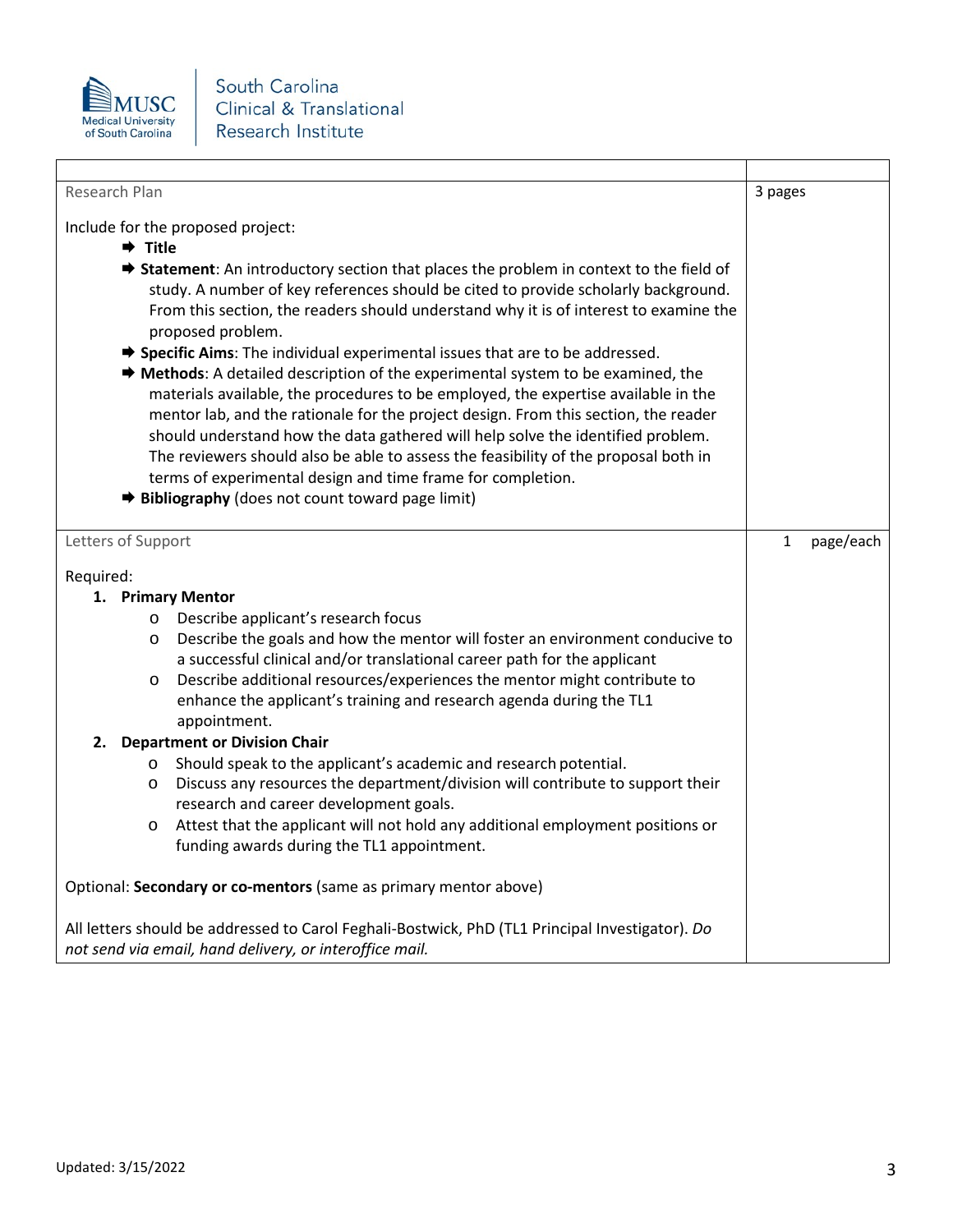

| Essay of Interest                                                                                                                                                                                                                                                                                                                                                                                                                                                                                                                                                                                                                                                                                                                                                                                                                                 | 1 page (Essay of             |
|---------------------------------------------------------------------------------------------------------------------------------------------------------------------------------------------------------------------------------------------------------------------------------------------------------------------------------------------------------------------------------------------------------------------------------------------------------------------------------------------------------------------------------------------------------------------------------------------------------------------------------------------------------------------------------------------------------------------------------------------------------------------------------------------------------------------------------------------------|------------------------------|
| First-year applicants only. Describe your interest in the TL1 program and how it relates to your<br>career goals.<br>0R                                                                                                                                                                                                                                                                                                                                                                                                                                                                                                                                                                                                                                                                                                                           | Interest)                    |
| Progress Report                                                                                                                                                                                                                                                                                                                                                                                                                                                                                                                                                                                                                                                                                                                                                                                                                                   | 3 pages (Progress<br>Report) |
| To be submitted by current TL1 trainees applying for a second year of funding only:<br>Update on completed TL1 requirements to date.<br>$\circ$<br>Update on project progress to date.<br>$\circ$<br>Publications, abstracts, and presentations that have been submitted and/or accepted as<br>$\circ$<br>part of the TL1-funded project.<br>Any planned publications, abstracts, and presentations and the expected date of<br>$\circ$<br>submission.<br>Describe the need for a second year of funding and the timeline for completing the<br>$\circ$<br>current project.<br>Describe how the first year on the TL1 influenced your career goals relating to team<br>$\circ$<br>science and clinical and translational research.<br>Identify a national meeting or conference for attending and presenting your research<br>$\circ$<br>project. |                              |
| TL1 Requirement Agreement Form                                                                                                                                                                                                                                                                                                                                                                                                                                                                                                                                                                                                                                                                                                                                                                                                                    | 1 page                       |
| Found on page 5 of this document. This form should be signed by the applicant, mentor, and any<br>co-mentors involved in the project. The signatures indicate agreement to all terms and<br>responsibilities for TL1 awardees and mentors outlined in the TL1 FAQs document and NOA.                                                                                                                                                                                                                                                                                                                                                                                                                                                                                                                                                              |                              |

## **Who do I contact for more information?**

Kristen Briggman, TL1 Program Coordinator [burgstei@musc.edu](mailto:burgstei@musc.edu) 843.792.8446